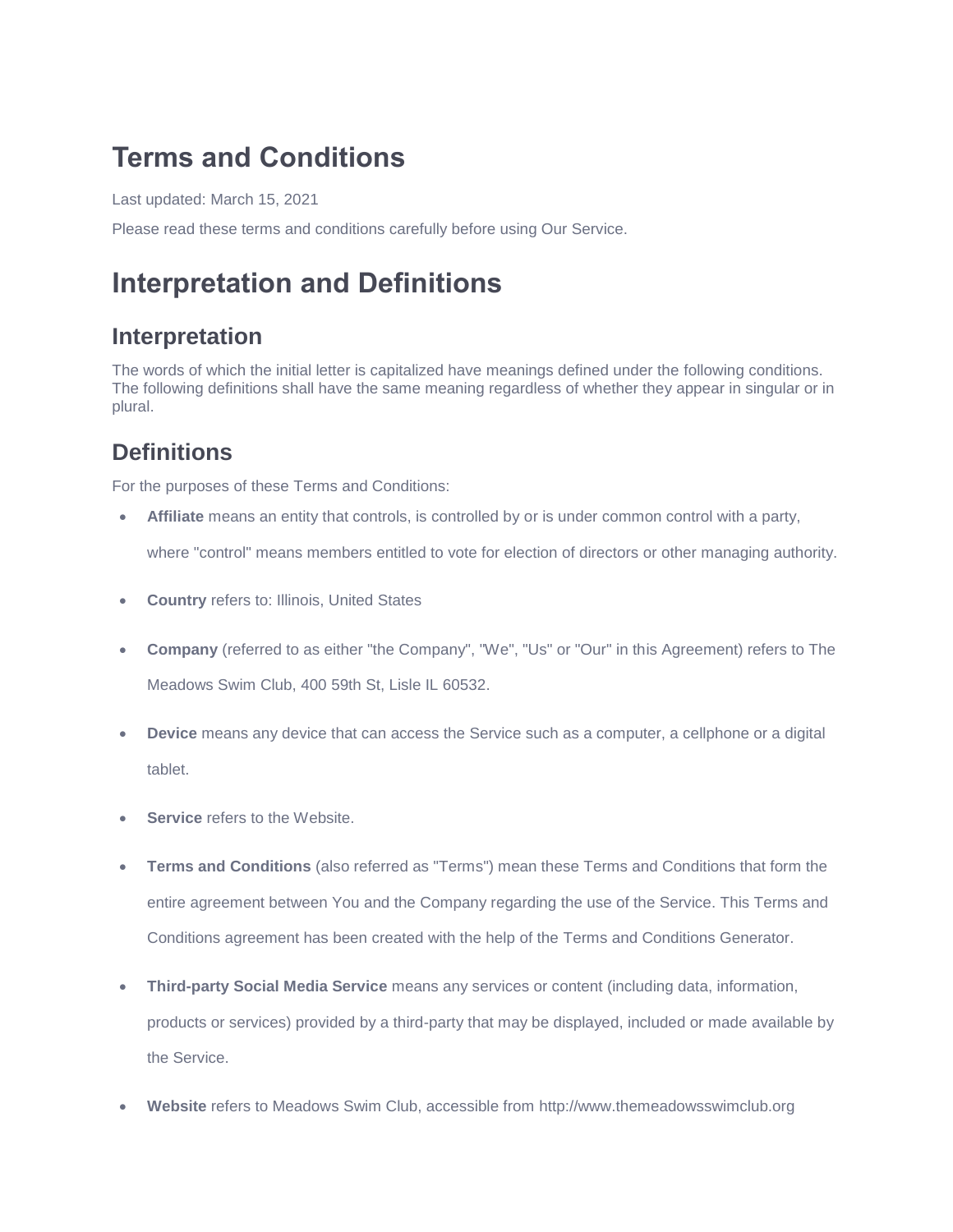**You** means the individual accessing or using the Service, or the company, or other legal entity on

behalf of which such individual is accessing or using the Service, as applicable.

## **Acknowledgment**

These are the Terms and Conditions governing the use of this Service and the agreement that operates between You and the Company. These Terms and Conditions set out the rights and obligations of all users regarding the use of the Service.

Your access to and use of the Service is conditioned on Your acceptance of and compliance with these Terms and Conditions. These Terms and Conditions apply to all visitors, users and others who access or use the Service.

By accessing or using the Service You agree to be bound by these Terms and Conditions. If You disagree with any part of these Terms and Conditions then You may not access the Service.

You represent that you are over the age of 18. The Company does not permit those under 18 to use the Service.

Your access to and use of the Service is also conditioned on Your acceptance of and compliance with the Privacy Policy of the Company. Our Privacy Policy describes Our policies and procedures on the collection, use and disclosure of Your personal information when You use the Application or the Website and tells You about Your privacy rights and how the law protects You. Please read Our Privacy Policy carefully before using Our Service.

This website is owned and operated by Wix.com. These Terms set forth the terms and conditions under which you may use our website and services as offered by us. This website offers visitors' membership to The Meadows Swim Club. By accessing or using the website of our service, you approve that you have read, understood, and agree to be bound by these Terms

## **Other Intellectual Property**

Our Service may contain links to third-party web sites or services that are not owned or controlled by the Company.

The Company has no control over, and assumes no responsibility for, the content, privacy policies, or practices of any third party web sites or services. You further acknowledge and agree that the Company shall not be responsible or liable, directly or indirectly, for any damage or loss caused or alleged to be caused by or in connection with the use of or reliance on any such content, goods or services available on or through any such web sites or services.

We strongly advise You to read the terms and conditions and privacy policies of any third-party web sites or services that You visit.

You recognize and agree that by uploading any content (including, but not limited to designs, images, animations, videos, audio files, fonts, logos, illustrations, compositions, artworks, interfaces, text and literary works) through any means to the website, you confirm that you own all the relevant rights or received the appropriate license to upload/transfer/send the content. You agree and consent that the uploaded/transferred content may be publicly displayed at the website.

## **Termination**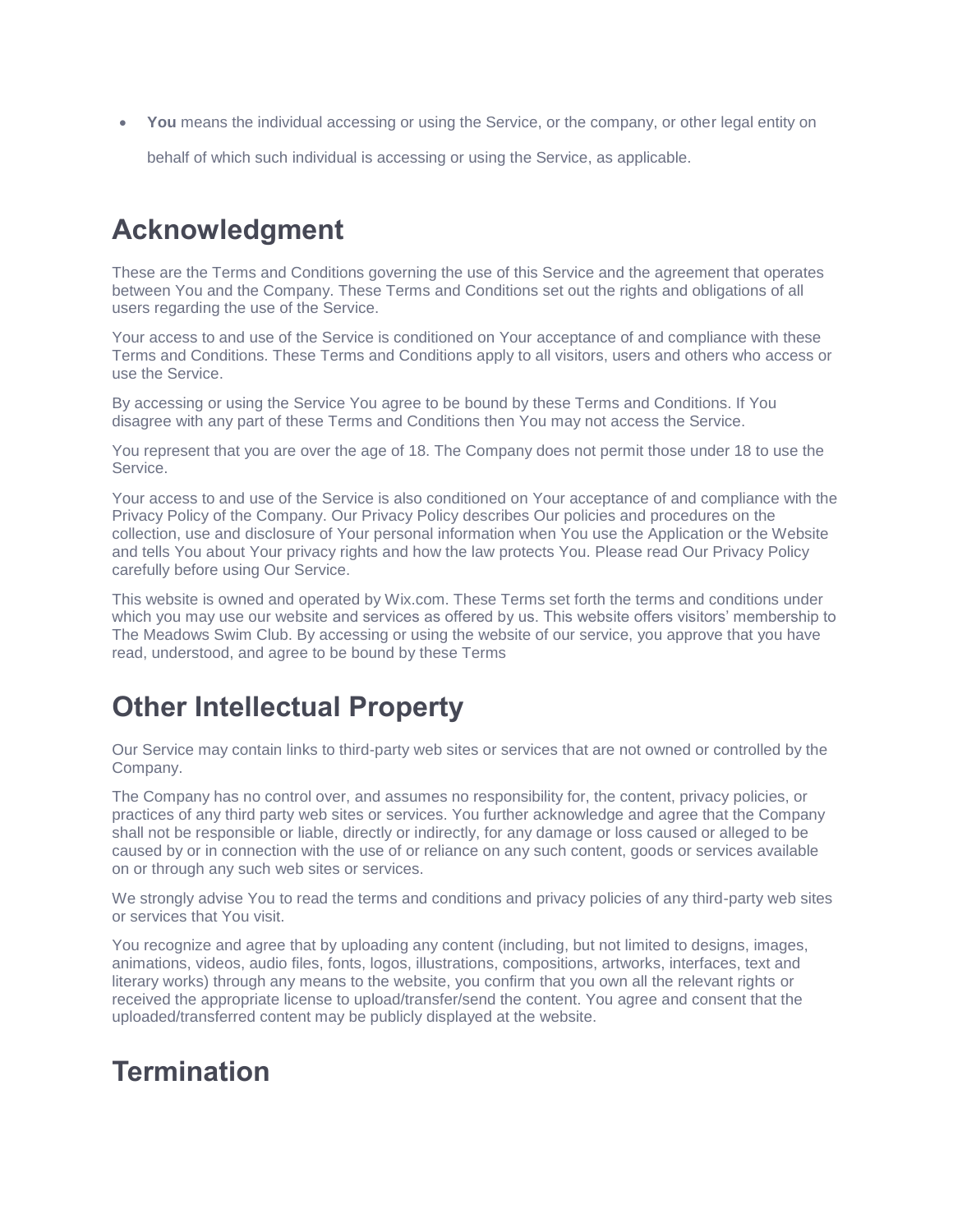We may terminate or suspend Your access immediately, without prior notice or liability, for any reason whatsoever, including without limitation if You breach these Terms and Conditions.

Upon termination, Your right to use the Service will cease immediately.

## **Limitation of Liability**

Notwithstanding any damages that You might incur, the entire liability of the Company and any of its suppliers under any provision of this Terms and Your exclusive remedy for all of the foregoing shall be limited to the amount actually paid by You through the Service

To the maximum extent permitted by applicable law, in no event shall the Company or its suppliers be liable for any special, incidental, indirect, or consequential damages whatsoever (including, but not limited to, damages for loss of profits, loss of data or other information, for business interruption, for personal injury, loss of privacy arising out of or in any way related to the use of or inability to use the Service, thirdparty software and/or third-party hardware used with the Service, or otherwise in connection with any provision of this Terms), even if the Company or any supplier has been advised of the possibility of such damages and even if the remedy fails of its essential purpose.

Some states do not allow the exclusion of implied warranties or limitation of liability for incidental or consequential damages, which means that some of the above limitations may not apply. In these states, each party's liability will be limited to the greatest extent permitted by law.

## **"AS IS" and "AS AVAILABLE" Disclaimer**

The Service is provided to You "AS IS" and "AS AVAILABLE" and with all faults and defects without warranty of any kind. To the maximum extent permitted under applicable law, the Company, on its own behalf and on behalf of its Affiliates and its and their respective licensors and service providers, expressly disclaims all warranties, whether express, implied, statutory or otherwise, with respect to the Service, including all implied warranties of merchantability, fitness for a particular purpose, title and noninfringement, and warranties that may arise out of course of dealing, course of performance, usage or trade practice. Without limitation to the foregoing, the Company provides no warranty or undertaking, and makes no representation of any kind that the Service will meet Your requirements, achieve any intended results, be compatible or work with any other software, applications, systems or services, operate without interruption, meet any performance or reliability standards or be error free or that any errors or defects can or will be corrected.

Without limiting the foregoing, neither the Company nor any of the company's provider makes any representation or warranty of any kind, express or implied: (i) as to the operation or availability of the Service, or the information, content, and materials or products included thereon; (ii) that the Service will be uninterrupted or error-free; (iii) as to the accuracy, reliability, or currency of any information or content provided through the Service; or (iv) that the Service, its servers, the content, or e-mails sent from or on behalf of the Company are free of viruses, scripts, trojan horses, worms, malware, time bombs or other harmful components.

Some jurisdictions do not allow the exclusion of certain types of warranties or limitations on applicable statutory rights of a consumer, so some or all of the above exclusions and limitations may not apply to You. But in such a case the exclusions and limitations set forth in this section shall be applied to the greatest extent enforceable under applicable law.

## **Commercial Terms**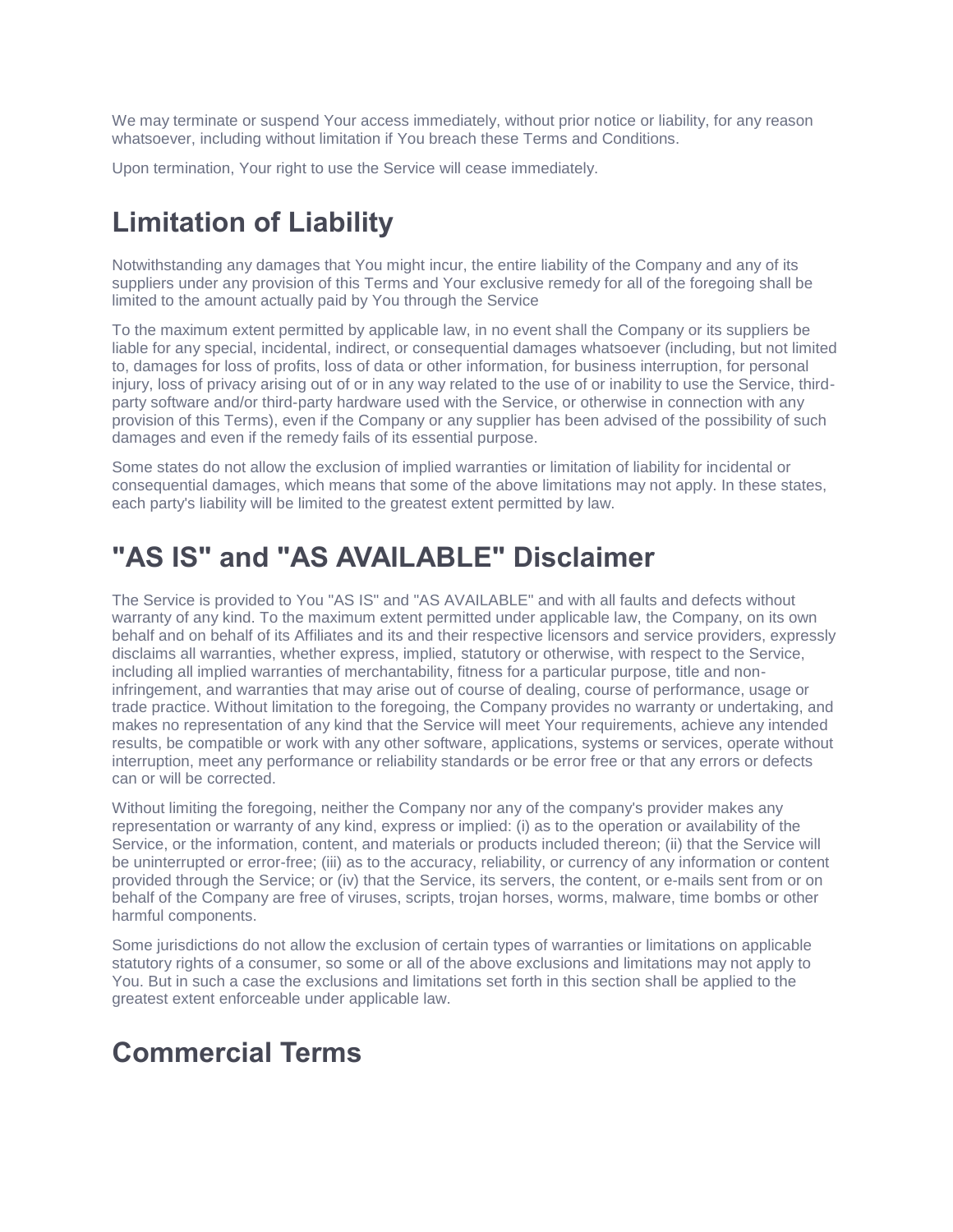When buying an item, you agree that: (i) you are responsible for reading the full item listing before making a commitment to buy it: (ii) you enter into a legally binding contract to purchase an item when you commit to buy an item and you complete the check-out payment process.

The prices we charge for using our services / for our products are listed on the website. We reserve the right to change our prices for products displayed at any time, and to correct pricing errors that may inadvertently occur.

We may, without prior notice, change the services; stop providing the services or any features of the services we offer; or create limits for the services. We may permanently or temporarily terminate or suspend access to the services without notice and liability for any reason, or for no reason.

You agree to receive from time to time promotional messages and materials from us, by mail, email or any other contact form you may provide us with (including your phone number for calls or text messages). If you don't want to receive such promotional materials or notices – please just notify us at any time.

# **Governing Law**

The laws of the Country, excluding its conflicts of law rules, shall govern this Terms and Your use of the Service. Your use of the Application may also be subject to other local, state, national, or international laws.

### **Disputes Resolution**

If You have any concern or dispute about the Service, You agree to first try to resolve the dispute informally by contacting the Company.

## **United States Legal Compliance**

You represent and warrant that (i) You are not located in a country that is subject to the United States government embargo, or that has been designated by the United States government as a "terrorist supporting" country, and (ii) You are not listed on any United States government list of prohibited or restricted parties.

### **Severability and Waiver**

#### **Severability**

If any provision of these Terms is held to be unenforceable or invalid, such provision will be changed and interpreted to accomplish the objectives of such provision to the greatest extent possible under applicable law and the remaining provisions will continue in full force and effect.

#### **Waiver**

Except as provided herein, the failure to exercise a right or to require performance of an obligation under this Terms shall not effect a party's ability to exercise such right or require such performance at any time thereafter nor shall be the waiver of a breach constitute a waiver of any subsequent breach.